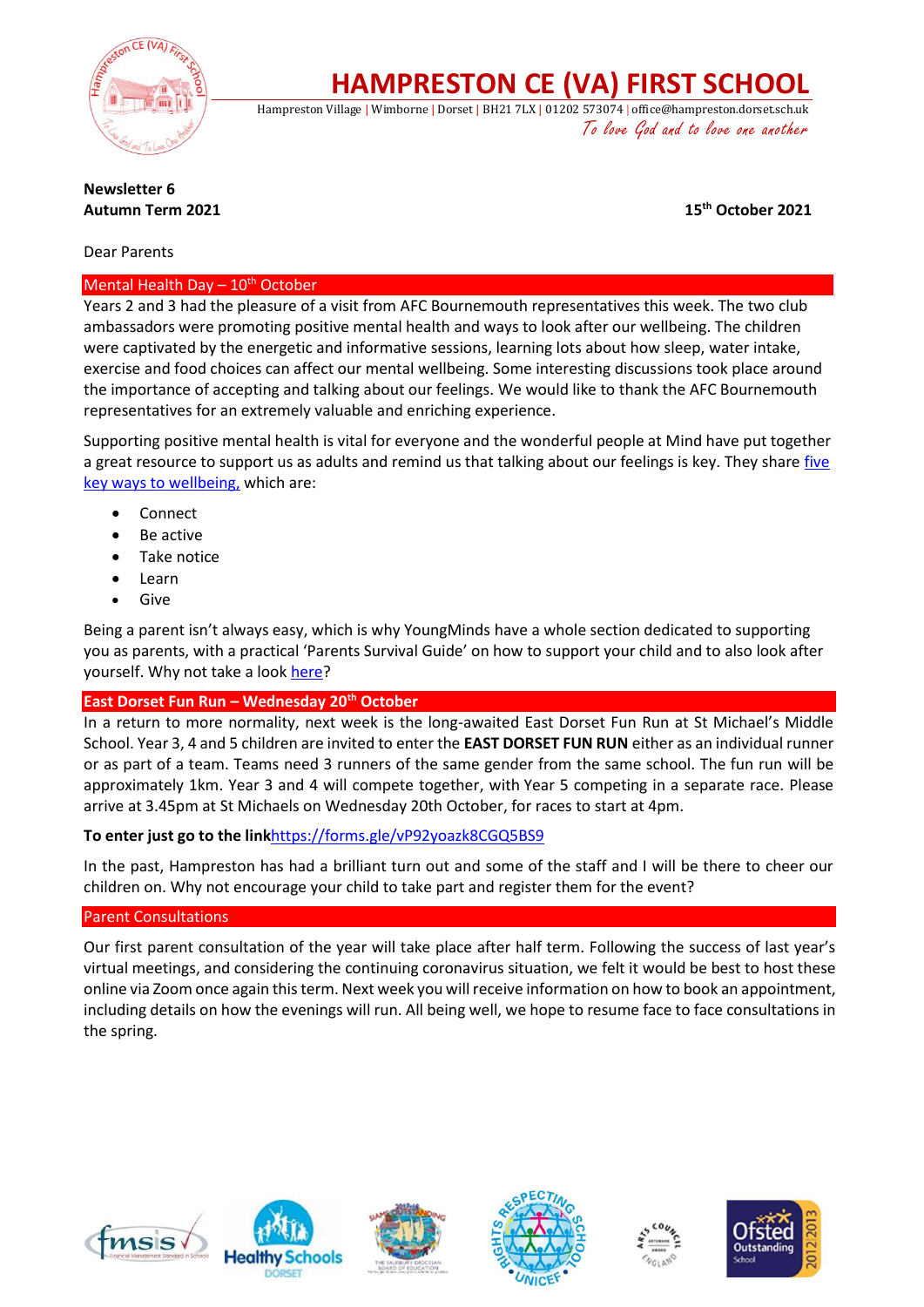#### Litter Pick!



The KS2 children had lots of fun during our trip to Weymouth and Chesil beach last week. However, it wasn't just about visiting our author at the Pavilion, we also did a litter pick at Chesil beach and collected an amazing 4kg of rubbish. The children loved doing their part to help to make our coast a safer and cleaner place.

### **Walk to School**

Next week is our first Walk to School morning in almost two years and we are hopeful that this can still go ahead. However, we are still waiting for final confirmation of details from our friends at Haskins and will look to confirm arrangements early next week.

In the meantime, you might consider whether you are able to help us on Friday morning. Historically we have had the help of some wonderful parent volunteers who have helped to shuttle the packed lunches to school. If you are able to play taxi for some lunchboxes, please get in touch. Thank you.

#### **Harvest Donations**

The school council helped to sort through and organise all of your very kind harvest donations. Mr Lubbock then bagged them up and we took them down to the Wimborne Food Bank today. The people at the food bank were overwhelmed by your generosity and so were we. Thank you all for your support!



#### **Nut-Free School**

May I remind all parents to check carefully, the contents of packed lunches. Hampreston is a strictly nut-free school. For the safety of a number of our staff and children, please do not send your child in with any items which contain nuts, being particularly mindful of those 'hidden' nuts in products e.g. Nutella, chocolate spreads etc. Always check the ingredients and if in doubt, please leave it at home. Thanks.

Yours sincerely,

in Will

**Mr. T. Williams Headteacher**

To Love God and to Love one another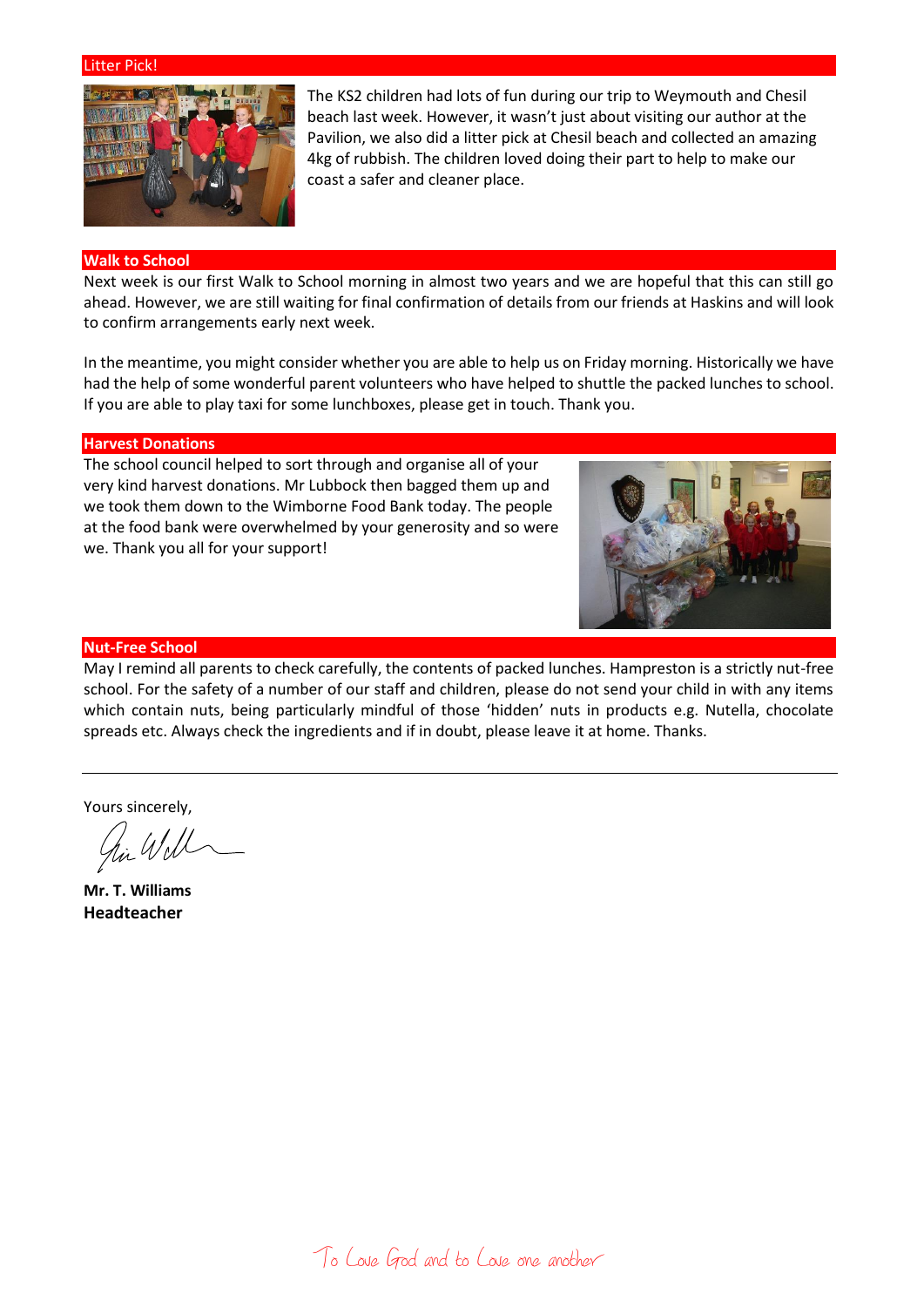## **This Week:**

To help support you at home and to spark conversations about learning, here is what the children have been covering this week.

|                                  | <b>English</b>                                                                                                                                                                                                                                                                                                                                                                 | <b>Mathematics</b>                                                                                                                                                                                                                                                                                                                                                                                                                                                                                                                                                |
|----------------------------------|--------------------------------------------------------------------------------------------------------------------------------------------------------------------------------------------------------------------------------------------------------------------------------------------------------------------------------------------------------------------------------|-------------------------------------------------------------------------------------------------------------------------------------------------------------------------------------------------------------------------------------------------------------------------------------------------------------------------------------------------------------------------------------------------------------------------------------------------------------------------------------------------------------------------------------------------------------------|
| Reception                        | This week, we have been learning all about Autumn and<br>leaves in our English work. We have read the story we are<br>going on a leaf hunt as our stimulus for lots of our<br>activities. The children have also learnt the phonemes; g,<br>o, c, k, and ck this week. We have been word building both<br>orally and as written words.                                         | In maths, we have met Butterfly Three who has been<br>teaching us how to write the number three this week using<br>her wing! We have also carried on with our number work<br>to 5 and have extended this to looking at it in relation to<br>fewer, more or equal/the same as. The children have used<br>leaves, conkers, sticks, acorns and even a mini pumpkin to<br>do this practically. We have also started to learn to subitize<br>with numbers to 5 you can see one of the songs we've<br>used for this at: https://www.youtube.com/watch?v=PSIA-<br>u ABmU |
| $\overline{\phantom{0}}$<br>Year | In literacy this week, we looked at texts containing rhyme,<br>including When a Dragon Comes to Stay by Caryl Hart, and<br>a variety of poems. The children have come up with some<br>fantastic rhymes of their own. This week, we have<br>reviewed our phonics learning so far; the children have<br>retained their learning very well.                                       | The children have done well to grasp the concept of<br>commutativity in addition; they were able to suggest that<br>if $6 + 5$ is equal to 11, then $5 + 6$ must be equal to 11. We<br>have introduced the idea of finding a missing number in an<br>addition sentence, were the total is given. This was a<br>challenge, but the children are fantastic at using their<br>resources to support them.                                                                                                                                                             |
| $\mathbf 2$<br>Year              | This week in English we have been researching fire safety,<br>the children have had some brilliant ideas about how to<br>keep us safe and what to do in an emergency. We have<br>been looking at fact sheets and writing our own facts<br>about how to stay safe.                                                                                                              | In Maths we have been looking at comparing number<br>sentences and reminding ourselves about the 'greater<br>than' and 'less than' symbols. The children have been<br>continuing to use their fact families to solve problems.                                                                                                                                                                                                                                                                                                                                    |
| w<br>Year                        | In year 3 this week we have been working on using<br>adventurous vocabulary in our writing about "The Rock<br>Elf". We are also focusing on basic sentence formation and<br>presentation of handwriting. Reading continues to be a<br>vital and essential activity!                                                                                                            | In maths we are moving forward in our understanding of<br>adding and subtracting from 3-digit numbers, and we are<br>getting faster in our recall of 3x and 4x multiplication<br>tables. There is still lots to do!                                                                                                                                                                                                                                                                                                                                               |
| Year 4                           | This week we have been planning and writing our own<br>version of Stone Age Boy. We thought carefully about how<br>to use fronted adverbials to make our writing interesting<br>and then used these in our own version of the story. We<br>wrote our stories as if we had come from the Stone Age to<br>2021 and described all of the interesting things that we<br>would see. | Our maths work this week has focused on Negative<br>numbers and addition. We looked at how to use negative<br>numbers, finding the difference between them and<br>ordering them. We also have begun to recap and expand<br>our knowledge of using column addition with up to 4-digit<br>numbers.                                                                                                                                                                                                                                                                  |